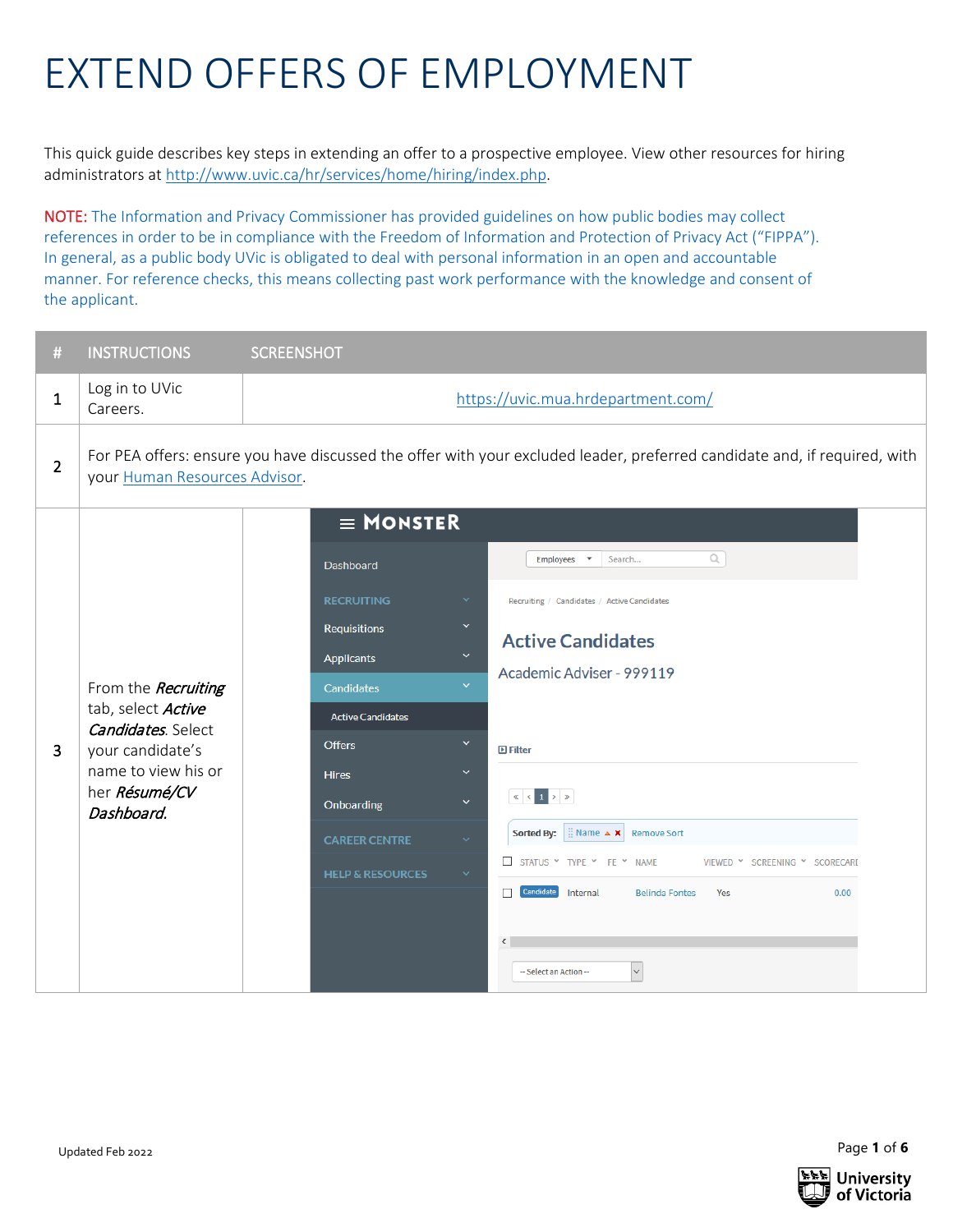| $\#$ | <b>INSTRUCTIONS</b>                                                                                                                                                                         | <b>SCREENSHOT</b>                                                                                                                                                                                                                                                                                                                                                                                                                                                                                                                                   |            |
|------|---------------------------------------------------------------------------------------------------------------------------------------------------------------------------------------------|-----------------------------------------------------------------------------------------------------------------------------------------------------------------------------------------------------------------------------------------------------------------------------------------------------------------------------------------------------------------------------------------------------------------------------------------------------------------------------------------------------------------------------------------------------|------------|
| 3    | Select the<br>Workbench tab of<br>the Resumé/CV<br>Dashboard.<br>From the Change<br>Status dropdown list,<br>select Initiate Offer<br>The comments are<br>not viewable by the<br>candidate. | <b>SELECTED REQUISITION</b><br>$\overline{\phantom{0}}$<br>997592.8 - Co-op and Career Assistant<br><b>WORKBENCH</b><br><b>TRANSACTION LOG</b><br><b>RÉSUMÉ PROFILE</b><br><b>ACTIONS</b><br><b>INFORMATION</b><br>$\blacktriangleright$ Status<br><b>CURRENT STATUS</b><br>Résumé Submitted >> Route to Hiring Manager<br>View Candidates in the Same Requisition<br><b>CHANGE STATUS</b><br>Move to next Status<br>$\checkmark$<br>Move to next Status<br>Candidate<br>Hired<br>Initiate Offer (Scroll down for offer letter)<br><b>Interview</b> |            |
| 4    | One the screen<br>refreshes, scroll<br>down to the Tasks<br>section at the<br>bottom of the<br>Workbench tab.<br>Choose the <b>Extend an</b>                                                | Offer Extended<br>17/1/2018<br>Offer Accepted<br>Hired<br>$\vee$ Tasks<br>TASK<br>TRIGGERED BY<br>DATE TAKEN<br><b>OUTCOME</b>                                                                                                                                                                                                                                                                                                                                                                                                                      | Kam Cheema |
|      | Offerlink.                                                                                                                                                                                  | <b>Extend an Offer</b><br><b>Offer Extended</b>                                                                                                                                                                                                                                                                                                                                                                                                                                                                                                     |            |

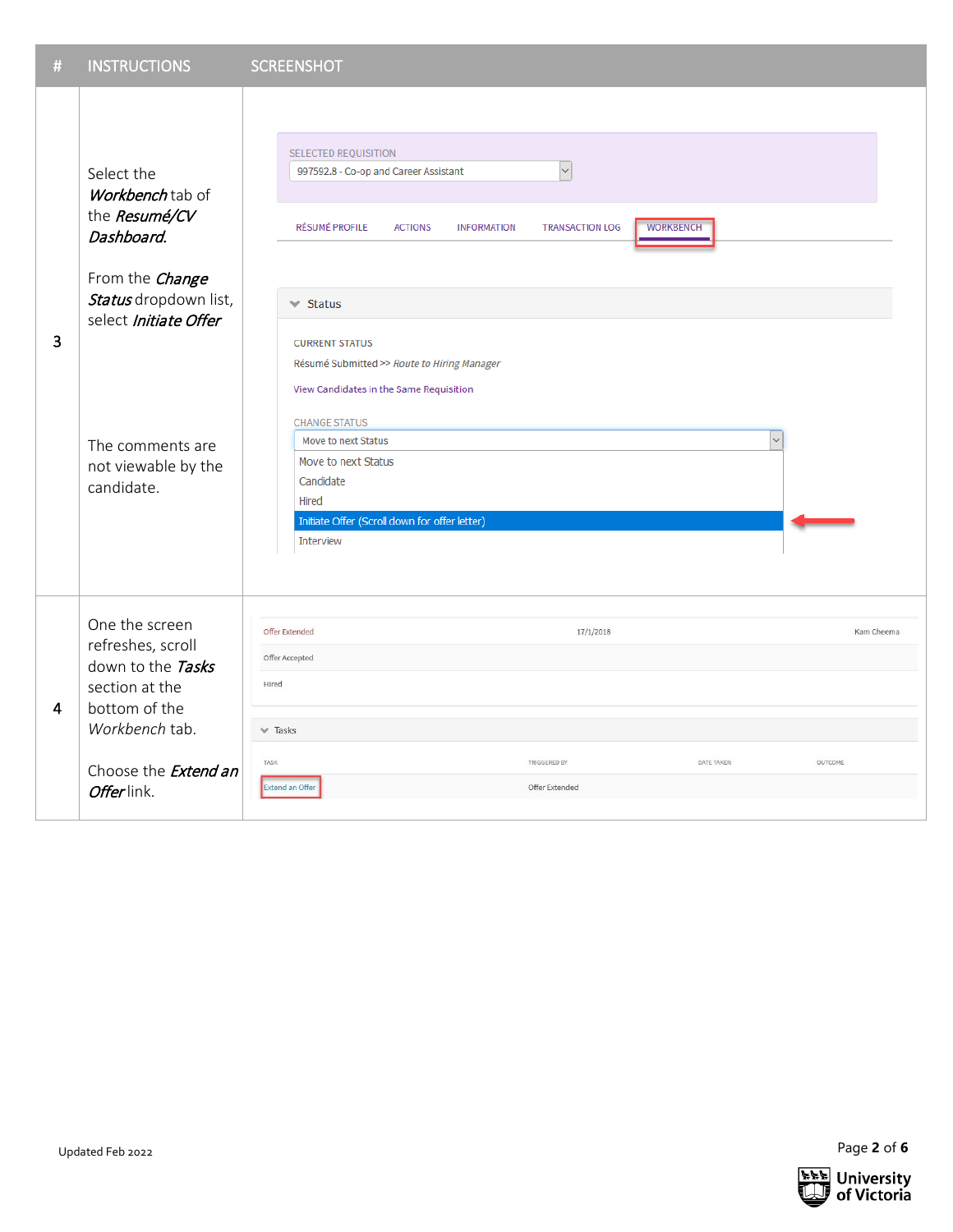| 5               | The <i>Offer Letter</i><br>screen will appear.<br>Enter the offer<br>details in the form.<br>Check the box to<br>include the detailed<br>job description if<br>desired.<br>Choose the<br>appropriate boxes.<br>Choose Next.<br>It is the hiring<br>manager's<br>responsibility to<br>ensure that details<br>contained in the offer<br>letter comply with<br>legal, collective<br>agreement and other<br>university<br>requirements. | CANDIDATE<br><b>Belinda Fontes</b><br>Page 1<br><b>CURRENCY TYPE *</b><br>$\backsim$<br>-- Select --<br>SALARY AMOUNT*<br><b>SALARY TYPE *</b><br>-- Select --<br>START DATE*<br>雦<br><b>DEPARTMENT<sup>O</sup></b><br>INCLUDE DETAILED JOB DESCRIPTION OPTION<br>The detailed job description is attached for your reference.<br>OFFER LETTER SIGNER - NAME <sup>*</sup><br>OFFER LETTER SIGNER - TITLE *                                                                                                                                                                                                                                                  |  |
|-----------------|-------------------------------------------------------------------------------------------------------------------------------------------------------------------------------------------------------------------------------------------------------------------------------------------------------------------------------------------------------------------------------------------------------------------------------------|-------------------------------------------------------------------------------------------------------------------------------------------------------------------------------------------------------------------------------------------------------------------------------------------------------------------------------------------------------------------------------------------------------------------------------------------------------------------------------------------------------------------------------------------------------------------------------------------------------------------------------------------------------------|--|
| $6\phantom{1}6$ | The offer letter<br>template for the<br>appropriate employee<br>group will appear in<br>the drop-down menu.<br>Other letter templates<br>are available using the<br>drop-down arrow.                                                                                                                                                                                                                                                | <b>Create Offer</b><br>Step 2<br>Step 1<br>Define Offer<br>Select Offer Letter<br><b>SELECT A LETTER TEMPLATE</b><br>$ \!\! \backsim \!  \! $<br>-- Create Custom Template -<br>$\blacksquare$<br>- Create Custom Template -<br>CUPE 917 reg offer letter<br>← Previous<br>$\blacktriangleright$ Next<br>Cancel<br>CUPE 917 term offer letter<br>CUPE 951 regular offer letter<br>CUPE 951 term offer letter<br>Exempt Support Regular Offer Letter<br>Exempt Support Temp offer letter<br>ME Term offer letter<br>ME regular full time offer template<br>ME regular part time offer template<br>PEA regular offer letter template<br>PEA term offer letter |  |



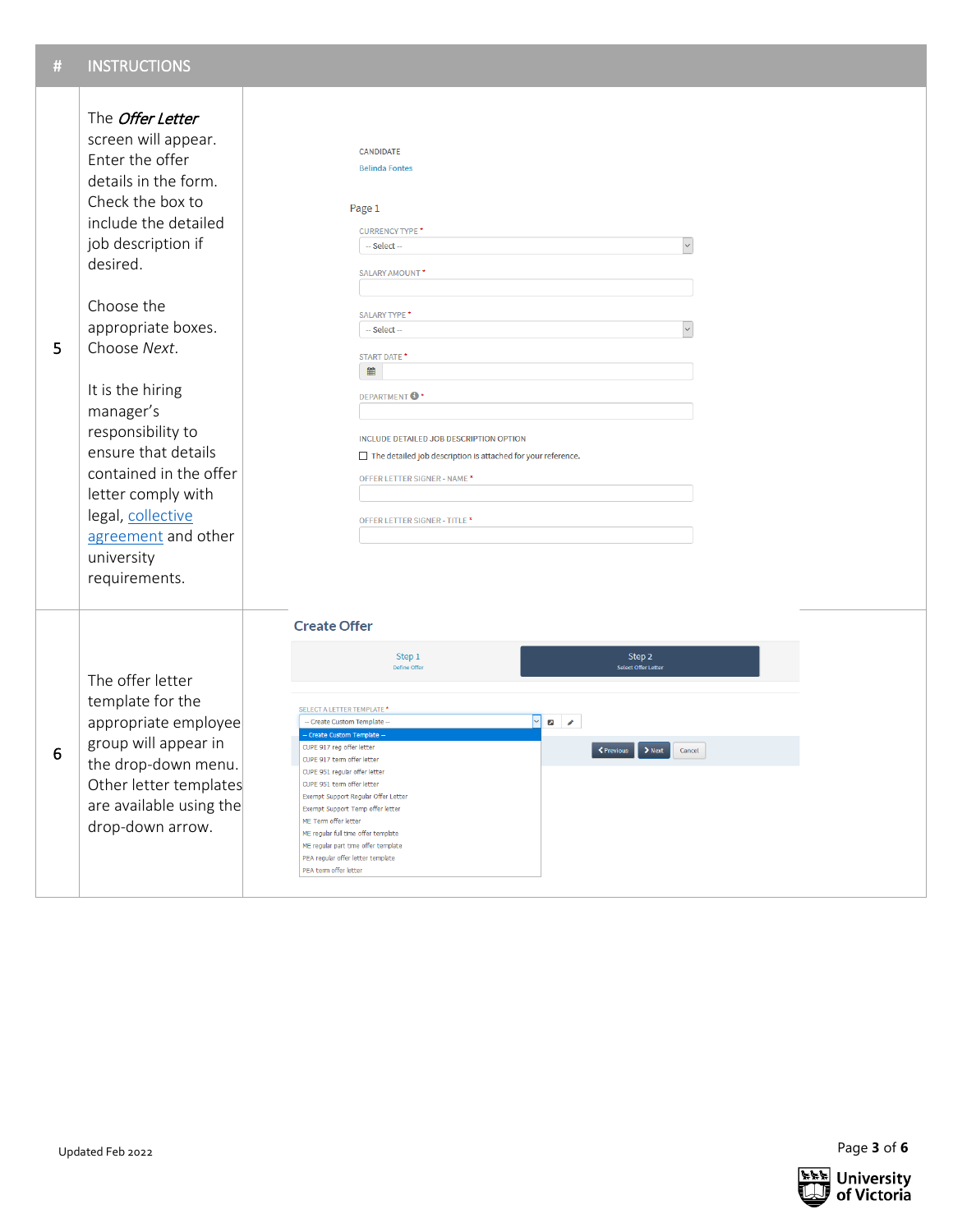

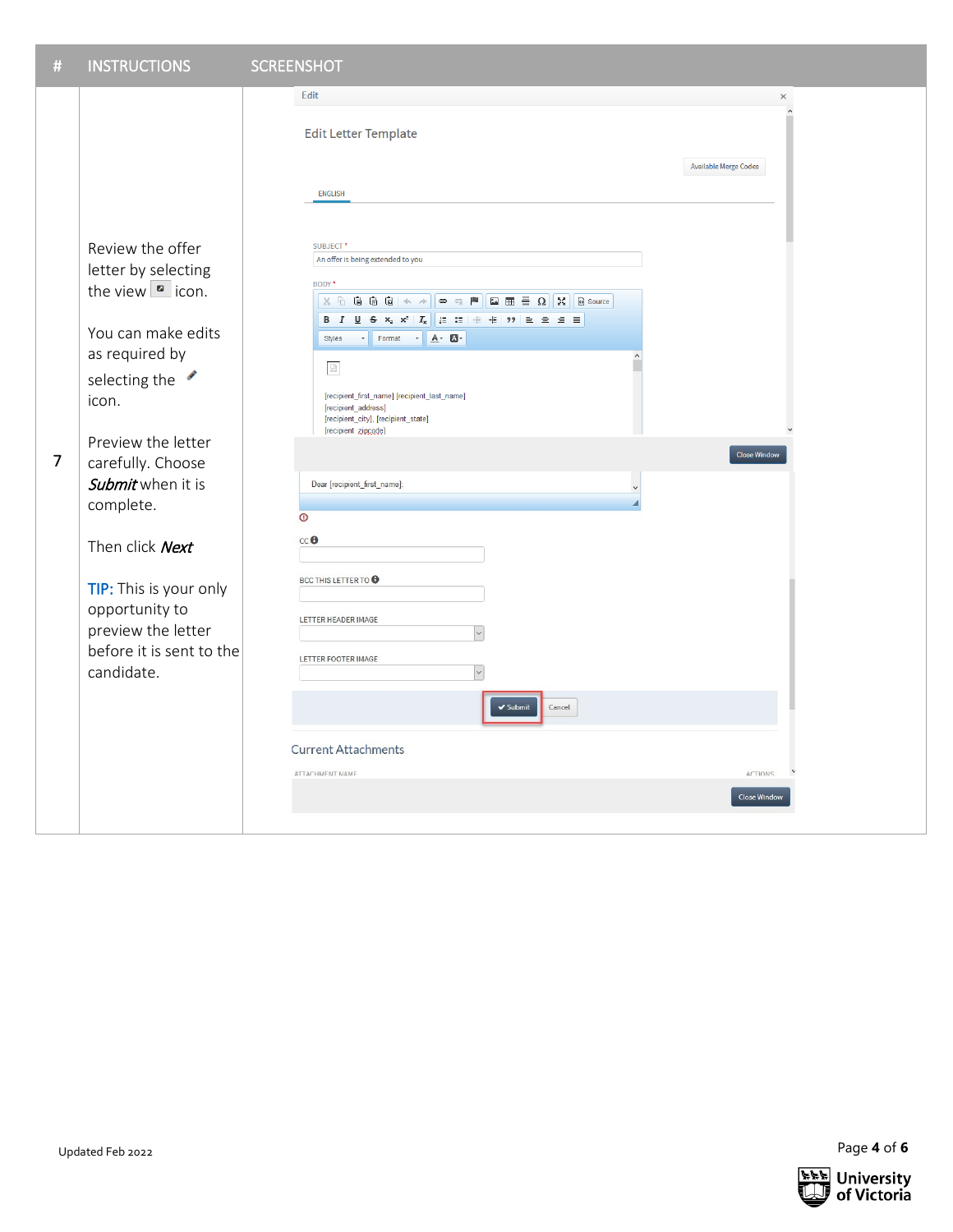## # INSTRUCTIONS SCREENSHOT

## The Select Approvers screen will appear. Follow your regular approval processes.

If you do not require approvers for the offer letter, do not change any of the fields. Choose Submit/Send Offer at the bottom of the screen.

If you require approval, select the Internal Approvers link and select the approver(s) by name. You may also add external approvers in the External Approvers field.

Choose the Submit/Send Offer button to initiate the approval process.

8

You will receive email notifications as the reviewers approve/reject the offer letter.

 $\circ$ 

## IF APPROVAL IS NOT REQUIRED: Step 1 Step 2 Step 3 Defi ast one of the fields marked with a (\*†) is required. Fields marked with only a (†) are optional, but may be required based on the selections in otl Select Approval Chain(s) AVAILABLE REQUISITION APPROVAL CHAINS IF YOU DO NOT REQUIRE APPROVERS FOR THE OFFER LETTER, CHOOSE SUBMIT/SEND OFFER BUTTON IF YOU REQUIRE APPROVAL, SELECT THE INTERNAL APPROVERS LINK BELOW.  $++$ Ancillary<br>Limited/Preferential hiring **DO NOT CLICK OR** Dinned/Freehendam<br>Ocean Networks/PCIC<br>Regular continuing<br>Term **HIGHLIGHT ANYTHING** HERE  $\overline{\mathbf{v}}$  Select Select Approver(s) TYPE<sup>\*</sup>  $\backsim$  $-$  Select SELECT APPROVERS BY NAME \* + A Internal Approvers ENTER EXTERNAL APPROVERS  $\bigcirc$  \* †  $\bullet$ └ < Previous │ ↓ Submit **Cancel** IF APPROVAL IS REQUIRED:Step 2 Step 1 Step 3<br>Select Approve At least one of the fields marked with a (\*+) is required. Fields marked with only a (†) are optional, but may be required based on the selections in other fields Select Approval Chain(s) AVAILABLE REQUISITION APPROVAL CHAINS IF YOU DO NOT REQUIRE APPROVERS FOR THE OFFER LETTER, CHOOSE SUBMIT/SEND OFFER BUTTON. IF YOU REQUIRE APPROVAL, SELECT THE INTERNAL APPROVERS LINK BELOW  $*+$ Ancillary **DO NOT CLICK OR** Anchiary<br>Limited/Preferential hiring<br>Ocean Networks/PCIC **HIGHLIGHT ANYTHING** Regular continuing **HERE**  $\blacktriangleright$  Select Select Approver(s) TYPE<sup>\*</sup>  $-$  Select  $\backsim$ **ADD APPROVER USING** SELECT APPROVERS BY NAME<sup>\*</sup> **INTERNAL APPROVERS.** Linternal Approvers ENTER EXTERNAL APPROVERS <sup>+</sup> SUBMIT.

Cancel